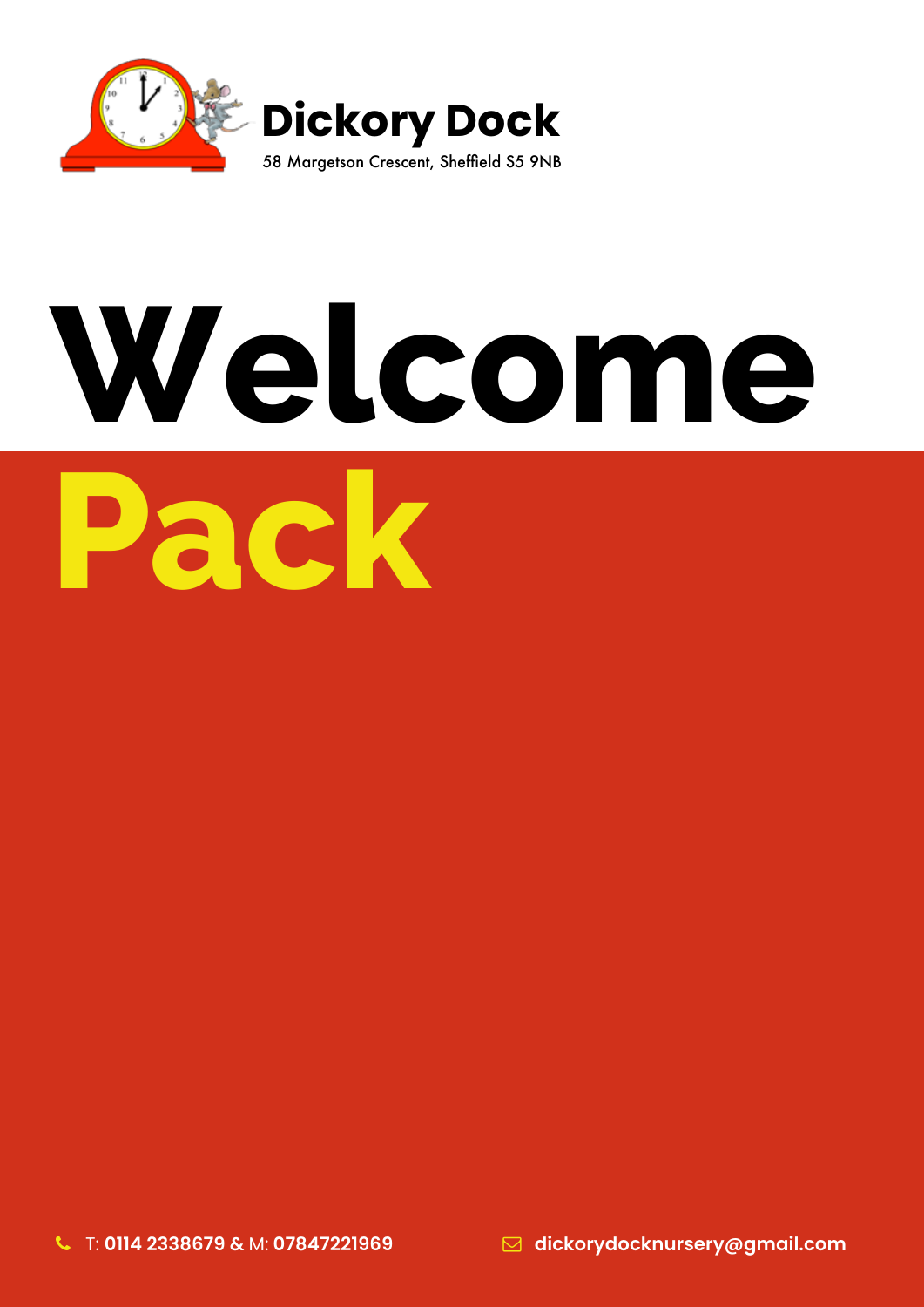# **Meet the Team**



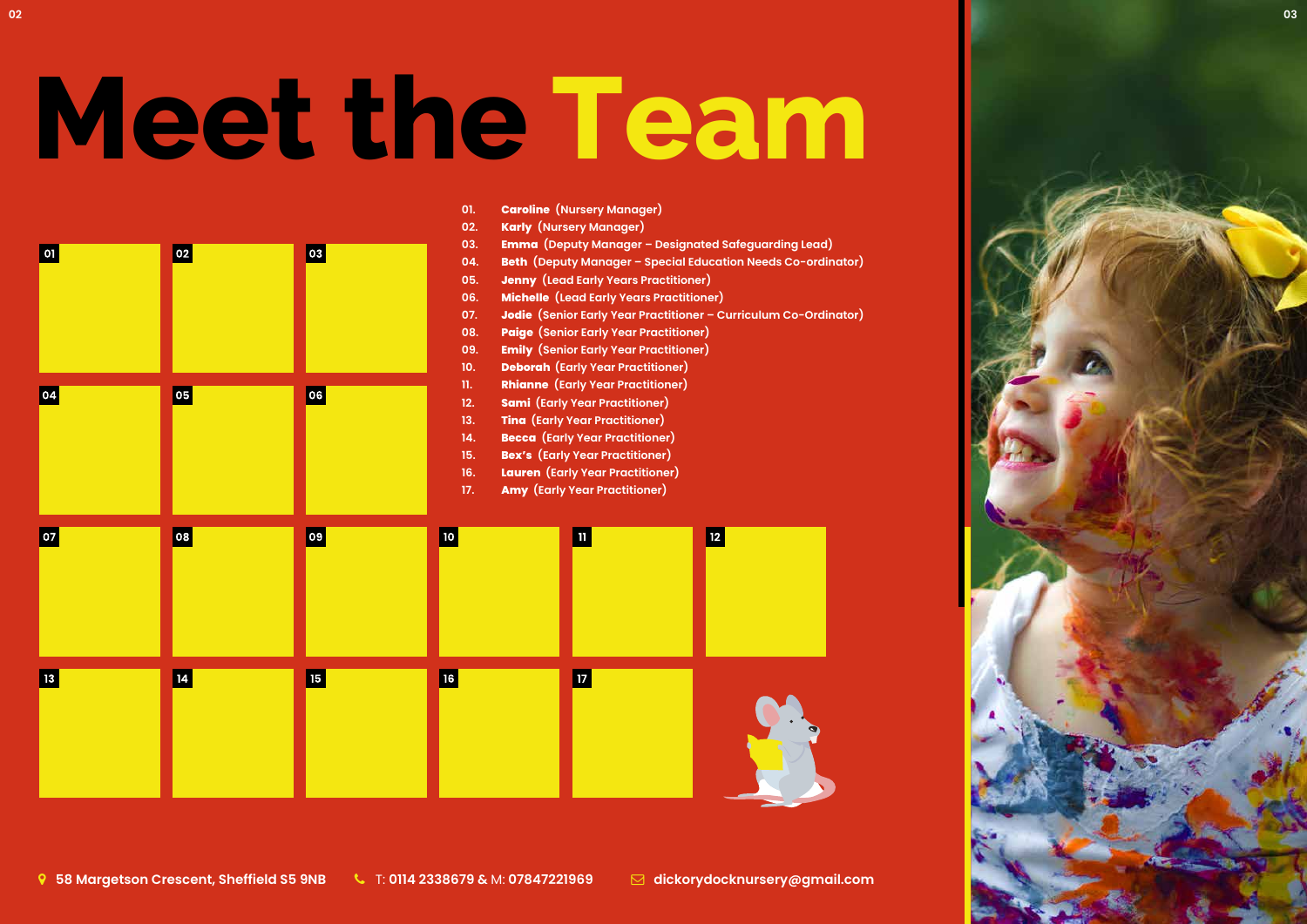## **About Us**

### **Our setting, aims and missions**

**Dickory Dock Nursery is based within the old community rooms St. Thomas More Church which we lease from the Diocese of Hallam. We are a charitable organisation, Non-profit making Company.**

**Our setting is managed by a board of committee members and directors which have been with the setting many years and they have active roles in the operations of our setting.** 

**The committee is responsible for:**

- **• Monitoring/managing the setting's finances;**
- **• Involved in the safe recruitment process.**
- **• Ensure that the setting is Managed effectively, making sure that we adhere to policies and procedures, that help it to provide a high-quality service; and making sure that the setting works in partnership with the children's parents.**

**The day to day running of the setting is the responsibility of the Nursery Managers.**

**We are open 50 weeks per year, Monday to Friday, our business hours are from 7:30am to 5pm but are looking at opening till 6pm if the needs of the parent's demand this now it is just 5pm. We employ 20 staff members in total.**

**14 x Early Years qualification, Level 3 1 x Early Years level 2, 2 x Level 6 Practitioners, 2 x unqualified Practioners who are working towards Level 3 Qualification, 1 x lunch time supervisor**

**Our current building has 3 nursery rooms** 

- **• Tiny Tiddler's room which offers 6 places for children under the age of 2 years**
- **• Busy Bee's room which offers 20 places for children 2 years to 3 years**
- **• Cheeky's Monkey's room which offers places for children age 3 years to 5 years.**

**To provide a stimulating, welcoming fun learning atmosphere to encourage your child's development.**

**We are passionate about providing a high quality Childcare and Education, we believe that children learn through play, interaction and teaching as well as being in a warm, happy and fun environment, this enables us to support each child's individual development.** 

**Every child matters and each child is important to us and we want to promote their individual development through praise, guidance, encouragement and most of all working in partnerships with parents**

**Above all we provide a secure, friendly and caring environment in which you as the parents will feel completely relaxed and at ease when leaving your child in our care.**

- **• We offer a high ratio adult to child**
- **• Parents are kept informed by our app system called iconnect – parentzone**
- **• We feel we deliver a high-quality learning environment**
- **• We like to use the local environment for trips out, little visits etc**
- **• We carry out extensive assessments from the child starting the setting to also leaving**
- **• Key workers work very hard to gather an accurate insight to the child's learning and individual abilities**
- **• We feel early intervention is the best practice and follow necessary steps to ensure special educational needs requirements are met at all times**
- **• We operate using a good methods in order to safeguard our child within our care**
- **• Staff have a good understanding of children abilities and learning styles**
- **• Staff engage with parents to ensure an accurate picture of the individual child is gathered**
- **• Home languages and cultural celebrations are celebrated within our setting**
- **• We have highly qualified staff who are always keen to continue their own learning**
- **• Extensive transitioning in to school is in process to ensure transitions in to schools are high**
- **• We extend or partnerships with parents with workshops, invited in to setting volunteer, join our committee we listen to all views and comments.**
- **• Parents have daily knowledge of what their child has been doing through observations, nappies sleep etc and can comment through the app**

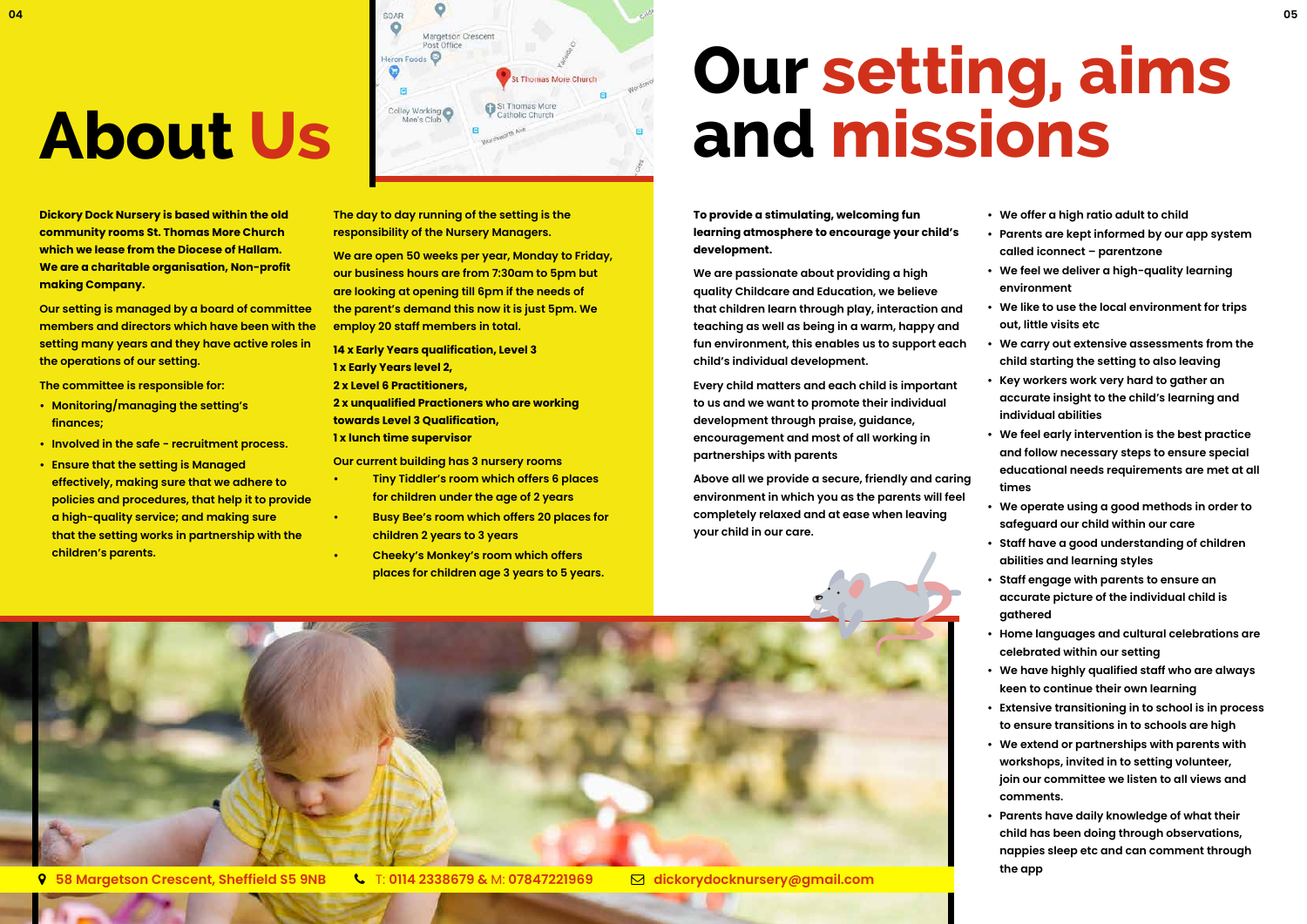### **Our Sessions**

## **Funded Places**

**We will provide full and part time places from Birth to 5 years, all care is tailored to meet individual needs. We offer a range of Year-round and Term Time contracts.**

**We offer free places for eligible 2, 3 and 4-year olds, this works out at 15hrs or 30hrs per week school term time (38 weeks per year) or you can choose a stretched offer of less hours per week over 50 weeks. We have different options of how to take your funded hours If you would like to find out more about this please don't hesitate to contact us, we will be happy to help.**

#### **www.childcarechoice.gov.uk**

#### **30 hours free childcare**

**All 3 and 4-year-olds in England already get 15 hours a week, or 570 hours a year of free early education. If their parents are living and working in England, 3 and 4-year-olds may be entitled to 30 hours free childcare. An extra 570 hours of free childcare a year, so 1140 hours in total. We are happy to discuss how you can make the best use of these hours for your circumstances.**



#### **Our applications and Information**

**Please dickorydock.org.uk online and fill out our application form.**

**Our sessions we now offer for our 15hrs and 30hrs 15hrs entitlement for 2,3,4-year olds -term time only (38weeks)**

**Option 1 : 3 days per week - 5 hours per day – 9:30-14:30**

**Option 2 : 5 days per week – 3 hours per day – 9:30-12:30**

**Option 3 : 5 days per week - 3 hours per day – 12:30-15:30**

**11.5 hours entitlement for 2,3,4 years olds – stretched (50weeks)** 

**Option 4 : 2 days per week – 5.75 hours per day – 9:00-14:45**

**30 hours entitlement for eligible 3,4 years olds term time only (38weeks)**

**Option 5 : 4 days per week – 7.5 hours per day – 9:30 – 17:00**

**Option 6 : 3 days per week – 10 hours per day – 7:30 - 17:00**

**22.5 hours entitlement for eligible 3, 4 year old – stretched (50 weeks)**

**Option 7 : 3 days per week – 7.5 hours per day – 9:30 – 17:00**

**Each room works towards a "routine" tailored to the individual child's needs. But within our sessions we offer a range of activities as part of our routines Such as: Small group times, Tales tool Kit, Toothbrushing, Stories time, Singing time, Outside free play, Free flow snack.**

**Our setting believes that care and education are equally important in the experience which we offer children. The routines and activities that make up the day in the setting are provided in ways that: • Help each child to feel that she/he is a valued member of the setting;**

- 
- **• Ensure the safety of each child;**
- **• Help children to gain from the social experience of being part of a group; and**
- **• Provide children with opportunities to learn and help them to value learning.**



### **Our Routines**

#### **The setting's timetable and routines**

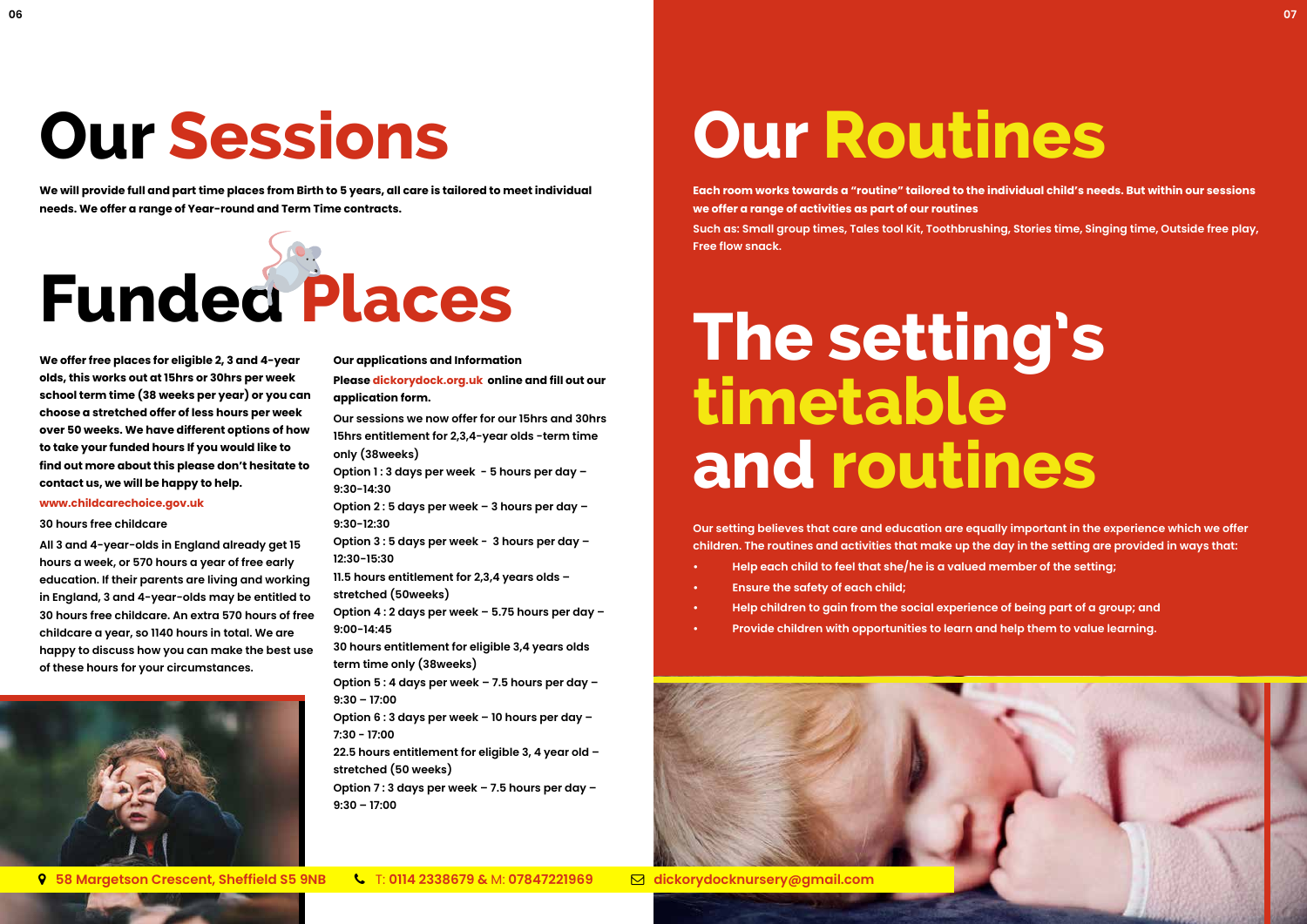### **Our Nursery Rooms**

### **Tiny Tiddler's Room Birth – Two Years**

**We organise our sessions so that the children can choose from, and work at, a range of activities and, in doing so, build up their ability to select and work through a task to its completion. The children are also helped and encouraged to take part in adult-led small and large group activities which introduce them to new experiences and help them to gain new skills, as well as helping them to learn to work with others.** 

**Outdoor activities contribute to children's health, their physical development and their knowledge of the world around them. The children have the opportunity, and are encouraged, to take part in outdoor child-chosen and adult-led activities, as well as those provided in the indoor playroom(s).**



### **estile into nursery life. Acknowledgement is given**<br> **ERRES AND CRIS ERRES EXPERIMENTAL CRIS EXPERIMENTAL CRIS EXPERIMENTAL CRIS EXPERIMENTAL CRISE (NAPPIES) PARTIC CONTROLLER PROPIES, Daby wipes and nappy c**

**Our baby room is a warm, homely, safe and secure space with a focus on tactile activities that encourage your babies' development. Our staff ratios in this room are 1 member of staff to 3 children.**

**The children in this room work on the EYFS developing their 3 prime areas of learning and development.**

**Our childcare team will work with you to ensure we follow your child's routine to help everyone settle into nursery life. Acknowledgement is given for parents playing a vital tool in their child's education and on our home visits where we initially meet the family this is the time in which we gather as much information as possible. We also go through the routine of the day and things** 



**Our nurturing team are on hand to give lots of cuddles and communication to our babies have the right resources for them including lots of different texture play toys, access to photos of family, ample sensory resources, as well as stimulation from mirrors and play books. We plan a wide range of different activities every day. Our babies are encouraged to learn by using their senses, exploring the world around them through a range of activities, in a safe and secure environment with familiar, friendly faces. Our daily activities include singing time, story time, messy play and outdoor play, which allow the children to explore independently and develop their confidence. Our home visits have also been a very useful welcomed tools in order to support this All the children in the Tiny Tiddler Room are provided with a daily update on everything your child does through-out the time they are within our care. We do this through our Parentzone app based learning portal. Your child's ParentZone is also a way for parents to communicate with staff. However, there are lots of opportunities to discuss your child's development at the beginning and end of the days. When any children move rooms, key workers inform & discuss this with parents and an integration period is set. This involves spending** 

**we need parents to help us with such as settling in, belongings etc. We offer this home to setting visits to all our new parents. We also gathered information by carrying out a baseline parental assessment form, this is an indication of what the child can do at home, there likes and dislikes.** 

**time in their new room with the new staff, giving your child the opportunity to adjust to their new environment.**

**When children start nursery, we ask parents to provide their child with the following items:**

- **• A change of clothes/weather appropriate clothing and footwear**
- 
- 

**The setting makes snacks and meals a social time at which children and adults eat together. We plan the menus for snacks and meals so that they provide the children with healthy and**  **nutritious food. Do tell us about your child's dietary needs and we will make sure that these are met. We do ask for a small contribution towards you child's weekly snack.**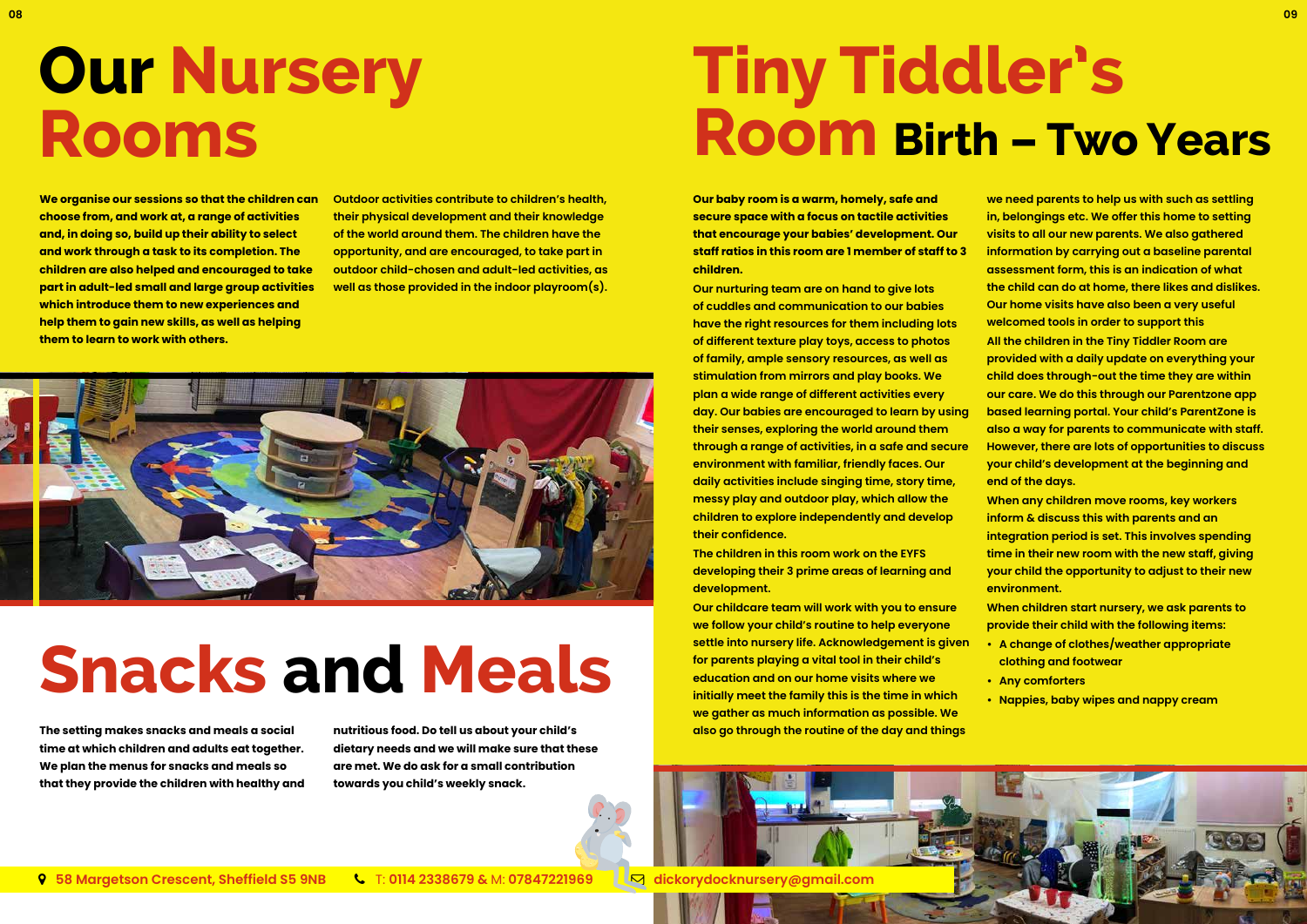### **Cheeky Monkey's Room Three Years+**

**The staff ratios for this room are 1 member of staff to 6 children, every child has their own key worker partnership throughout their time in Preschool. For this age group we have developed a carefully planned programme working towards the Early Years Foundation Stage, covering the seven areas of learning as we recognise this to preparing for school.**

**As your child plays and learns our experienced staff observes their progress and respond to their individual needs. Encouraging independence as their confidence grows and there is a focus on their communication, physical and social development. In the pre-school room we provide as many opportunities to learn as possible with unlimited access to books, maths puzzles, imaginative play areas and computers setting them up for life beyond nursery. Our Cheeky Monkey's room is also free flow to indoor and outdoor play to give the children much needed extended learning opportunities to learn through their play.**

**When children start nursery we ask parents to provide their child with the following items:**

- **• A change of clothes and weather appropriate clothing and footwear**
- **• Any comforters**

**Each child has their own folder of work to enable monitoring of their developing skills, along with observations made by their key person. Our aim on learning -** 



**We aim to provide an enriched learning environment we love to use the outdoors and the local environment, we have recently introduced the Tales Tool Kit, this is a child lead imagination story-based type of learning the children are really enjoying this at the moment. We provided a high ratio to child : adult ratio, which is always adhered to. We have the beauty of being able to use our co manager if needed within rooms and also have x2 level 6 practitioners which helps to ensure the curriculum we are providing if changed and utilised to the best of their knowledge to ensure all children are having fun learning and engaging with the environment provided.**

**We aim to promote all minorities within our care, we celebrate cultural festivities such as EID, Diwali etc we do this with dress up days, we try to ask parents to come into the setting to celebrate their culture with us and also with many resources we are lucky to have. But each term we also implement a new language to make children feel more included within the setting we embrace these languages especially at golden rules times where we are learning a few key words such as sorry, hello, friend but we also learn to count in these languages, the children have loved, and the parents really embrace it. Our policies and procedures outline the measures that we take to promotes this. We also offer an inclusive service which evaluates our services and strive for continuous provision.** 



**In our Busy Bee's Room the staff ensure that all children who attend have a variety of activities and equipment to promote all round development focussing on the EYFS with 3 prime areas of learning, with aspects of the specific areas of learning. The children in the Busy Bee's have 2 designated Key Worker who will ensure their individual developmental needs are being met and the child is progressing. All toys are specifically chosen for children within the room, catering for different needs and abilities. The daily routine enables children to join in with all activities and strongly promotes the development of social skills.**

**Free play is available throughout the sessions including outdoor play thereby encouraging imaginative development, language and fine motor skills within a caring environment. As children begin learning more about themselves and the world around them, they want to explore further, experiment and make their own decisions. There are many opportunities for exploration, balanced by a routine with regular quiet times. Activities are mainly creative, with sand and water always available, plenty of indoor and outdoor physical play, and opportunities for role play and imaginative games.**

**The Busy bee's learning zone is an age appropriate room, which consists of:**

**• A outdoor play area, this is an area where children are free to explore all the resources. The staff provide stimulating activities to promote new skills allowing children to learn through play.**

- **• There is a free flowing routine where all children can access toys at their level and play where they choose to play. We offer access to messy play activities throughout their day and free flow to the outside play area which offers lots of outdoor activities & equipment to explore.**
- **• Own changing area: It is equipped solely for the changing and hygiene needs of your child. We ask parents to provide preferred nappies, wipes and nappy cream.**

**The Busy Bee's Room has a ratio of 1 member of staff to 4 children and the staff work together to ensure that the children who attend are cared for in a friendly and relaxed environment.**

**The children in the Busy Bee's are provided with a daily update on everything your child does through-out the time they are within our care. We do this through our Parentzone app based learning portal. Your child's ParentZone is also a way for parents to communicate with staff. However, there are lots of opportunities to discuss your child's development at the beginning and end of the days.**

**When any children move rooms, key workers inform & discuss this with parents and an integration period is set. This involves spending time in their new room with the new staff, giving your child the opportunity to adjust to their new environment.**

**When children start nursery we ask parents to provide their child with the following items:**

- **• A change of clothes and weather appropriate clothing and footwear**
- **• Any comforters**
- **• Nappies, baby wipes and nappy cream**

**58 Margetson Crescent, Sheffield S5 9NB** T: **0114 2338679 &** M: **07847221969 dickorydocknursery@gmail.com**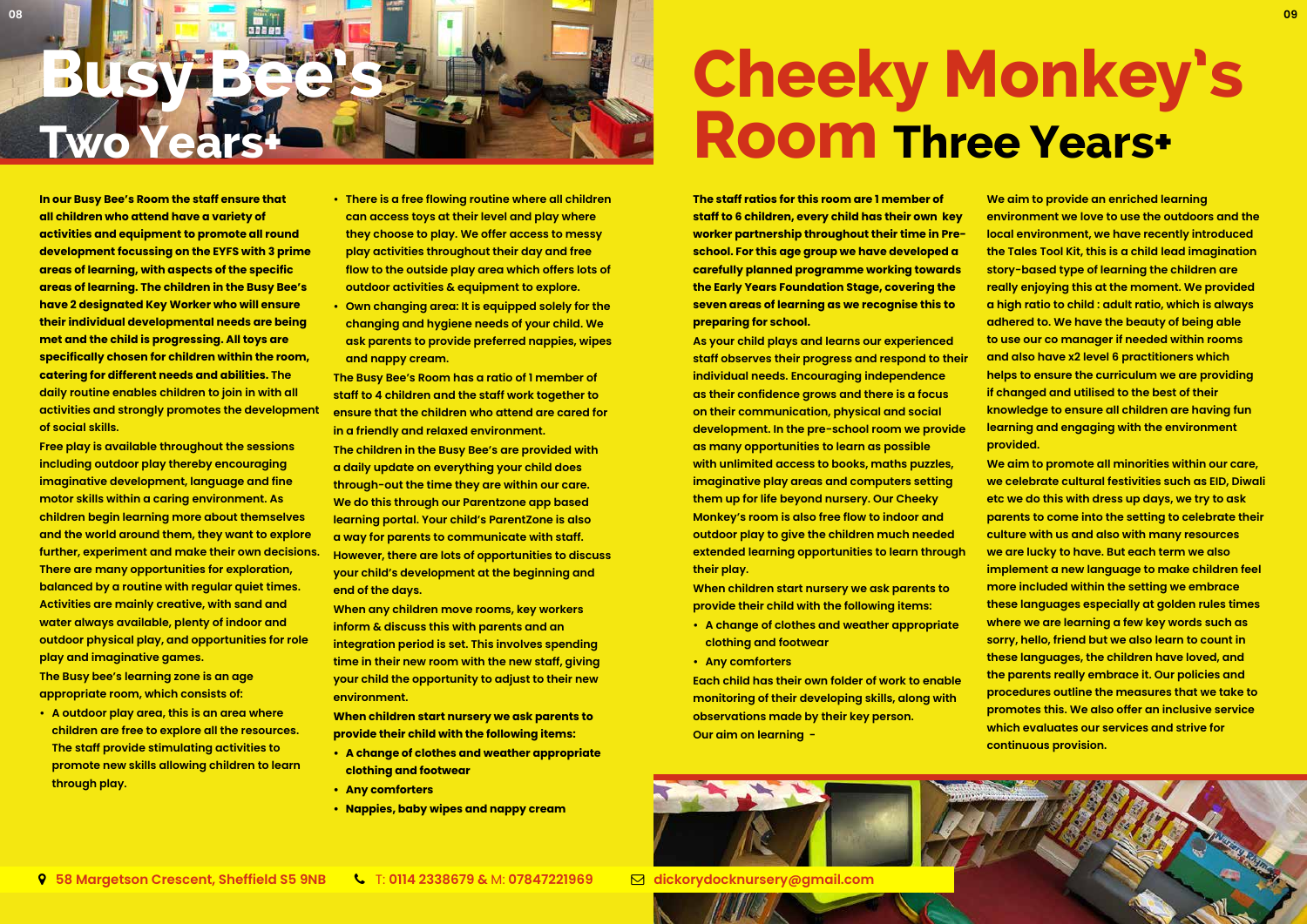- **• We have warm, friendly and happy nursery where each child is encouraged to reach their full potential through praise, sensitivity and mutual respect.**
- **• We recruit the only the best, highly-qualified, passionate and committed staff and we invest heavily in furthering their knowledge.**

#### **Working with Parents**

**We pride ourselves in involving parents and carers in their child's learning and development. Welcoming to our setting all parents are asked to complete a home to setting home visits as a tool to share information and gather information. On welcoming parents are introduced to the child's key works, showed around the nursery and introduced to all staff, shown how our setting works with the use of how to use our Parentzone app, to ensure their likes, dislikes, allergies and interests from the starting point of your child's nursery education.**

**We work in close partnership with parents and carers as this is important in enhancing children's development and learning whilst at nursery and at home. We pride ourselves on building strong, trusting relationships with our parents and in making them feel welcome and valued right from the start.**

#### **Our curriculum**

**Our curriculum is based on the children's current interests and needs, from on going formative assessment which we carry out on termly on our iconnect systems enables us to observe children as they act and interact in their play, everyday activities and planned activities, and we use all the current tools to gather information from parent's from sharing news, home observations. We ask parents to carry out what can their child do when first attend the setting by the keyworker and parent going through our "On entry" baseline forms, these are what to expect – we ask parents** 

**to highlight statements from the EYFS to in order to indicate to us a good baseline of where their child is at currently. All observations link to the characteristics of learning, EYFS links on iconnect system is also very clever it also allows Every Child A Talker audit, we can also add multiple photos and videos to share with the parents what we have been doing and link those. Finally all observations are linked with next steps for the parents and keyworkers to put into place what next**

#### **Early Years Foundation Stage**

**The quality of provision in regard to the Early Years Foundation Stage, (EYFS) learning for all children, by making sure all the children are happy, safe, secure and settled. The children are able to explore and developed at their own pace, children are enthusiastic and enjoy all that they do and are competently engaging at all times, there is a wealth of opportunities for independent learning and directed learning throughout sessional times.** 

#### **Assessment**

**We assess how young children are learning and developing by observing them frequently. We use information that we gain from observations, as well as from photographs or videos of the children, to document their progress and where this may be leading them. We believe that parents know their children best and we ask them to contribute to assessment by sharing information about what their children like to do at home and how they as parents are supporting development. We make periodic assessment summaries of children's achievement based on our ongoing development records. These form part of children's records of achievement. We undertake these assessment summaries at regular intervals as well as times of transition, such as when a child moves into a different group or when they go on to school.**

**Our setting recognises parents as the first and most important educators of their children. All of the staff see themselves as partners with parents in providing care and education for their child. There are many ways in which parents take part in making the setting a welcoming and stimulating place for children and parents, such as:**

- **• exchanging knowledge about their children's needs, activities, interests and progress with the staff;**
- **• helping at sessions of the setting;**
- **• sharing their own special interests with the children;**
- **• helping to provide, make and look after the equipment and materials used in the children's play activities;**
- **• being part of the management of the setting;**
- **• taking part in events and informal discussions about the activities and curriculum provided by the setting;**
- **• joining in community activities in which the setting takes part; and**
- **• building friendships with other parents in the setting.**



**The setting organises the day so that children can take part in a variety of child-chosen and adultled activities. These take account of children's changing energy levels throughout the day. The setting caters for children's individual needs for rest and quiet activities during the day. Outdoor activities contribute to children's health, their physical development and their knowledge of the world around them.** 



#### **Parents**

### **How parents take part in the setting**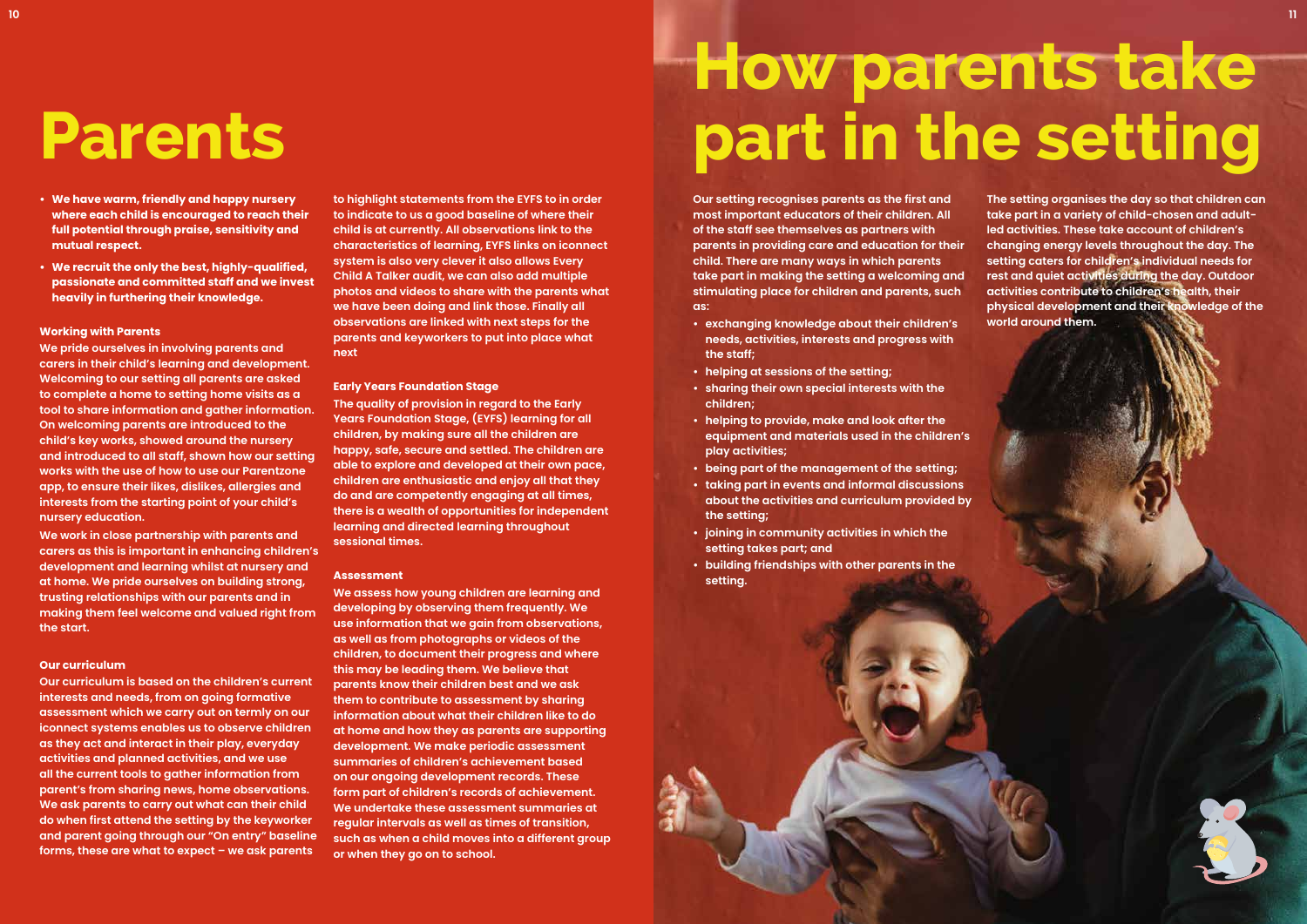**The setting keeps a record of achievement for each child. Staff and parents working together on their children's learning journey on your child's development. It is one of the ways in which the key person and parents work in partnership. Your child's learning journey helps us to celebrate together her/his achievements and to work together to provide what your child needs for her/ his well-being and to make progress.** 

**Engagement is a huge procedure we implement we offer manual training sessions in house training sessions we believe I sending our staff on training sessions to keep up to date with new incentives and to develop their own learning and development in their own continuous learning, but we ask staff to come back after their training and implement their learning to the whole team so we all can learn these new ideas and provide something new to the setting. We have done this within setting by engagement, staff interaction, behaviour, interaction on children levels and understanding, different learning styles we have also do re-enactment of the routines and the sessions to show staff how they dealt with the situations been displayed by the re-enactment. This was recorded and discussed it was a very useful tool within our training.** 

**We also discuss with children the activities out being provided to ensure the children like or dislike them we also have this on our iconnect system where staff can mark if the child loved the activity, liked or disliked them this then procures a report we can refer to evaluate our activities. Practitioner also tailor all activities, interest and experiences to the children ages**

 **and stages of the children, this is to ensure they are supporting them to the right levels of the child's abilities for their learning styles. The staff are entuned with the children's needs, abilities and ages and stages they do this by knowing the ages and stage of their key children which are all present on the iconnect the iconnect systems holds all information at the touch of a button regarding a child's development. We also work very closely with staff when writing observations to ensure they are linked widely to the Early Year's Foundation Stage they have characteristics of learning and learning stylets and also next steps. Every observation leads to monitoring children next steps which are marked off and planned for, these lead to individual planned next steps of how key people intend to tailor learning in order to help the child progress to these next steps these then lead to assessments as these are based on the observations and knowledge gathered by key people and key people are used for information to ensure an accurate picture is gathered. All this information is shared with parents we ask for their input their knowledge, their help and their support, by helping us also build an accurate picture of their child's abilities the parents add observations which supports our next steps and assessments, the parents are also given the ability to see what skills their children are working on and developing within setting.**

**Your child's key person will work with you to keep this record as up to date as possible, asking you to share regular information with your home observations and help with your child's termly assessments.** 

**In our setting we maintain the ratio of adults to children in the setting that is set through the Welfare Requirements. We also have volunteer parent helpers where possible to complement these ratios. This helps us to:**

- **• Give time and attention to each child;**
- **• Talk with the children about their interests and activities;**
- **• Help children to experience and benefit from the activities we provide; and**
- **• Allow the children to explore and be adventurous in safety.**

**The setting's policies help us to make sure that the service provided by the setting is a high quality one and that being a member of the setting is an enjoyable and beneficial experience for each child and her/his parents.**

**The staff and parents of the setting work together to adopt the policies and they all have the opportunity to take part in the annual review of the policies. This review helps us to make sure that the policies are enabling the setting to provide a quality service for its members and the local community.**



### **Our Learning Journey...**

### **Working together for your children**

### **Admission**

**Dickory Dock cares for children from birth to 5 years; we are open Monday to Friday 7.30am to 5:00pm with the exception of bank holidays.** 

**We will provide full or half day sessions, allowing you to plan and arrange your day without having to worry about childcare.** 





**9** 58 Margetson Crescent, Sheffield S5 9NB ↓ T: 0114 2338679 & M: 07847221969 → dickorydocknursery@gmail.com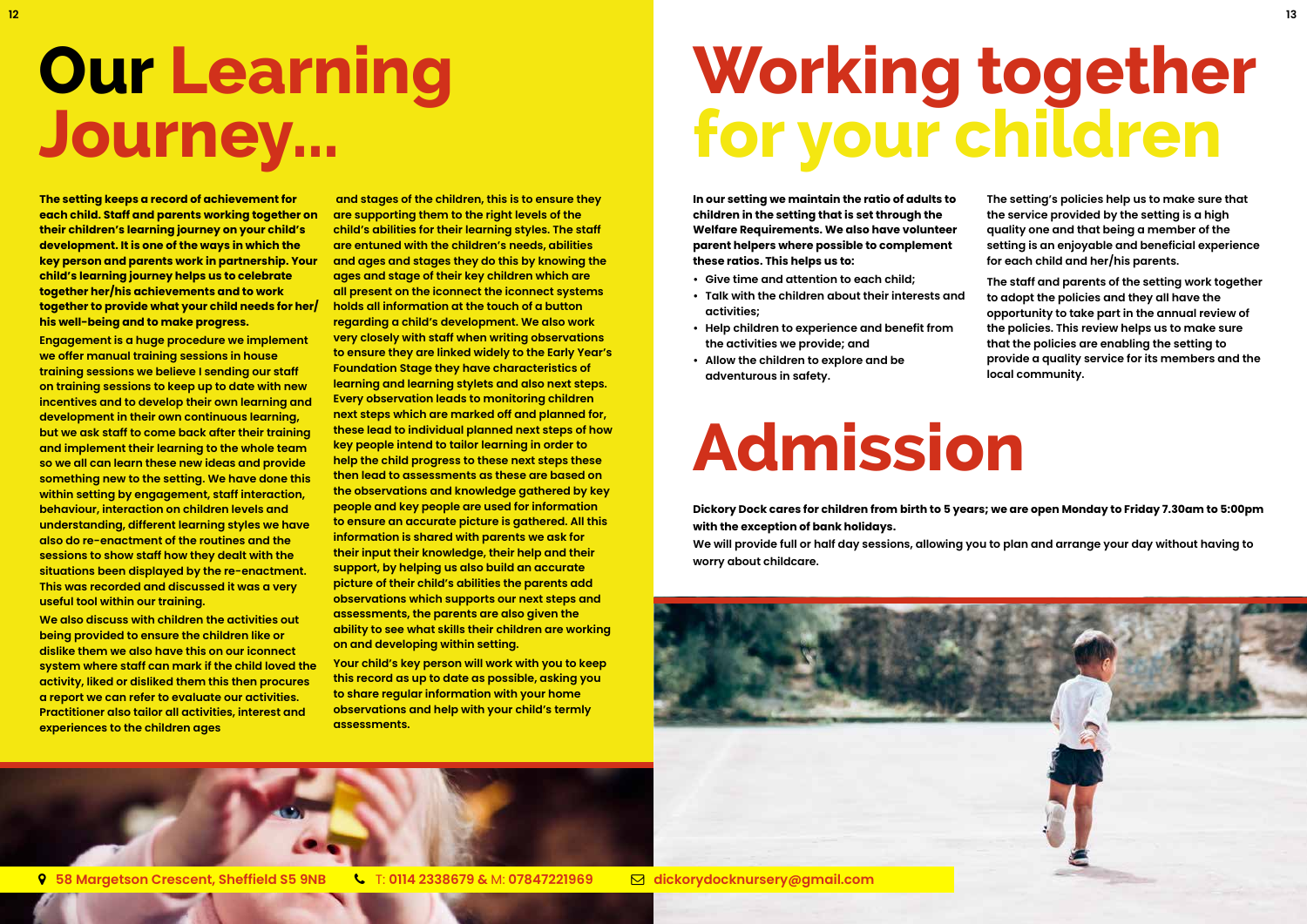**Each child's needs will be considered on an individual basis in relation to settling in, it depends on your child, their age and previous experience of childcare as to the settling in period. However we will always move at a pace that the child is comfortable with, this may be a visit, then a couple of hours up to a half or full session, this will be discussed at the registration meeting. Before settling in Here at Dickory Dock Nursery we aim to provide a home visit to provide opportunities for** 

### **Settling in Procedure**



### **Sickness**

### **The Early Years Foundation Stage**

**If your child has, or is suspected of having an infectious illness it may be necessary for them not to attend. We ask that children to nursery feeling well in them self and ready to play, children feeling unwell will be asked to be collected. If you find this is the case please contact us and we will clarify the situation.**



**9** 58 Margetson Crescent, Sheffield S5 9NB ↓ T: 0114 2338679 & M: 07847221969 → dickorydocknursery@gmail.com

**Within the nursery all children are supported in developing their potential at their own individual pace. A range of fun play and educational activities are planned in line with the Early Years Foundation Stage, preparing the children for school. Our key-person system enables us through observations to tailor activities to the needs of each individual child. We offer a curriculum tailored to provide plenty of learning opportunities by means of appropriate play activities and a high level of individual adult input.**

**Fees**

**There are free funded places available for some 2 year olds and all 3 & 4 year olds, further information available on request. Fee's will be discussed when enquiring to a nursery place. Fees Include:**

- **• Quality Early Years Care & Education**
- **• Nappies and wipes**
- **• Access to a wide range of equipment**

**The fees are payable monthly/weekly in advance. Fees must still be paid if children are absent.** 

**For your child to keep her/his place at the setting, you must pay the fees. We are in receipt of nursery education funding for three and four year olds; where funding is not received, then fees apply.**

#### **How to Pay Fees**

**We try to make the payment process for parents as easy as possible. You will receive an invoice on the last day of each month, this will either be by Email, post or given to you in person. Payment can be made by Cheque, Cash, Bacs, for BACS payment please request account details.** 

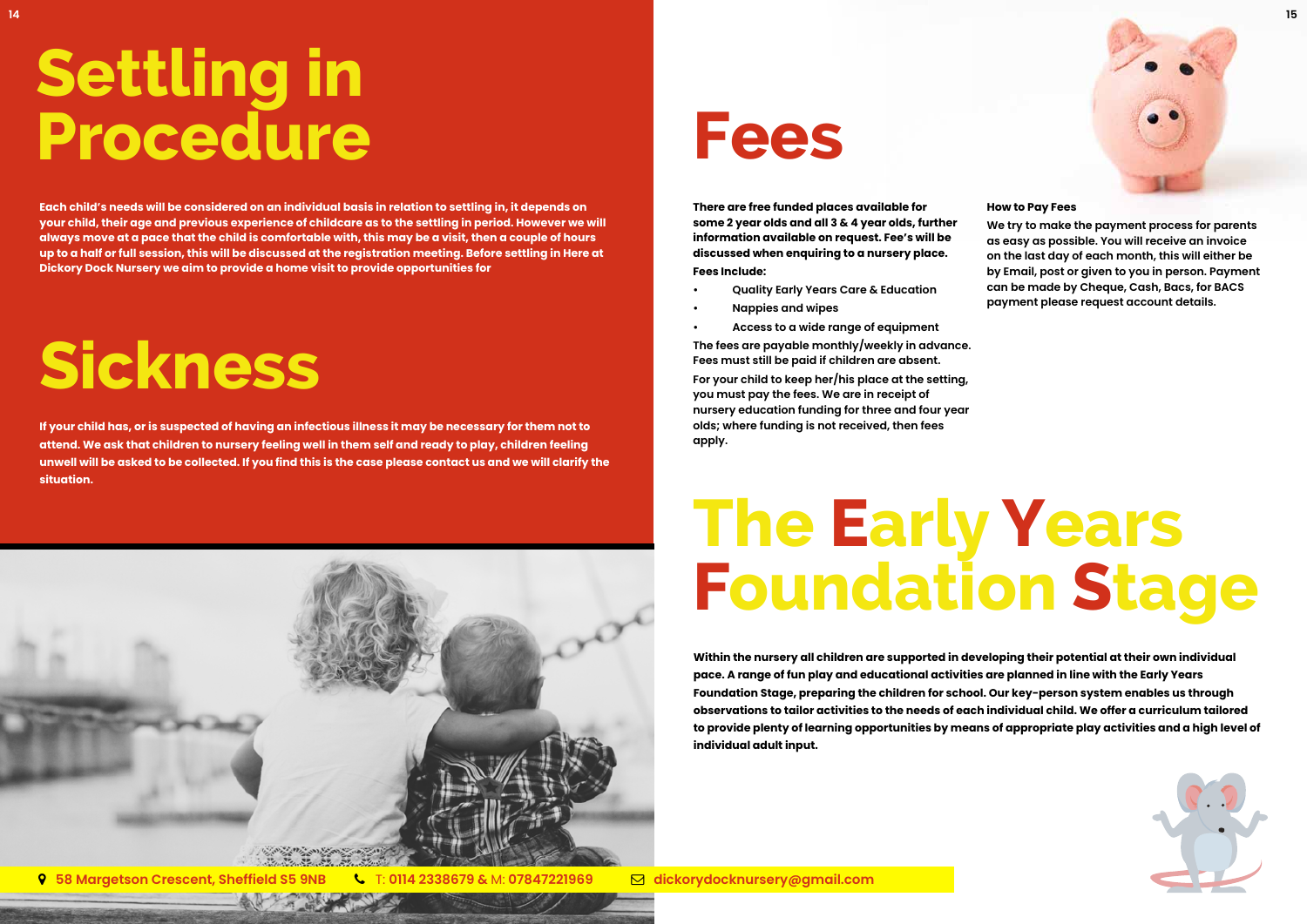#### **Communication and Language**

- **• Listening and attention**
- **• Understanding**
- **• Speaking**

**Throughout their time at nursery all the children will develop skills that will focus on their attention and concentration, enabling them to sit and listen and follow what is going on around them. Interactions between adults and children are vital to encourage them to develop an understanding of language, including asking and answering questions and following instructions. Appropriate activities, songs, stories and positive role modelling encourages children's communication, speech and language development, gaining skills to express themselves and use appropriate language.**

**Personal, Social and Emotional Development**

- **• Making relationships**
- **• Self-confidence and self-awareness,**
- **• Managing feelings and behaviour**

**Within our nurturing environment, children are individually supported in developing confidence, autonomy and self-respect. They are encouraged to work and concentrate independently and also to take part in the life of the nursery, sharing and co-operating with other children and adults. Through activities, conversation and practical example, children learn acceptable ways to express their own feelings and to respect the feelings of others. All children are given the opportunity, as appropriate, to take responsibility for themselves and the nursery property.**

#### **Physical Development**

- **• Moving and handling**
- **• Health and Self care**

**An extensive range of equipment and opportunities, both indoors and outdoors, allows all the children to develop confidence and enjoyment in the use of their own bodily skills. A high level of adult supervision enables children safely to create and meet physical challenges developing their gross motor skills. The children are supported in the development of their fine motor skills using a variety of tools, handling small objects to develop early mark making skills. The nursery provides healthy snacks, ensuring the children follow a healthy diet and develop an understanding of healthy eating and drinking. Nursery routines promote good hygiene skills such as hand washing and toileting and staying safe.**

#### **Literacy**

- **• Reading**
- **• Writing**

**A well-stocked book corner gives every child the opportunity and encouragement to become familiar with books, able to handle them and aware of their uses, both for reference and as a source of stories and pictures. All children are having access to take part in our home reading scheme that we promote for parents to share time reading at home with their child.**

#### **Mathematical Development**

- **• Numbers**
- **• Space, Shape and Measure**

**Through a range of play based activities children are introduced to early mathematics. This includes counting, number recognition and understanding of basic number problems. Children are encouraged to solve number problems and develop categorising objects in different ways.**

**Children are encouraged to extend their vocabulary and fluency by talking, listening and responding to stories, songs and rhymes. We do this with many small group activities. Children are helped to understand that written symbols carry meaning, to be aware of the purposes of writing and, when ready, to use drawn and written symbols for themselves. Within the nursery we embrace and celebrate all cultural festivals and children learn about a range of different faiths and religions. Children occasionally are taken on outings within the local community, developing a sense of self and others. We encourage the children to share some events and experiences with their Peers again at small group times, we are developing the concept of time as well as similarities and differences between families.**

**Language and terminology referring to size and capacity is learnt through measuring and weighing objects. Children learn about shape recognition through the use of describing everyday objects.**

**We plan for small group work to promote mathematical development within our routines daily.** 

#### **Knowledge and Understanding**

- **• People and communities,**
- **• The world**
- **• Technology**

**Children are given opportunities to explore the natural world through activities such as planting and bug hunts within our outdoor area. They engage in talk about what living things need in order to survive.**

**We have a vast range of technology resources the children are taught how to use correctly. These pieces of equipment enhance the children's learning further and help to develop much needed skills.**

#### **Creative Development**

**• Exploring and using media and materials • Being imaginative**

**Children are encouraged to explore and create their own imaginative play. They have role play areas with access to props and dressing up items to enhance and embrace this further. Within circle time activities we sing songs with the children and introduce them to rhymes and alliteration. Accompanying the singing the children explore the sounds of various musical instruments. Dancing and movement to the music is also explored by the children and they learn how to move rhythmically and in different ways.**

## **The Prime Areas Specific Areas**